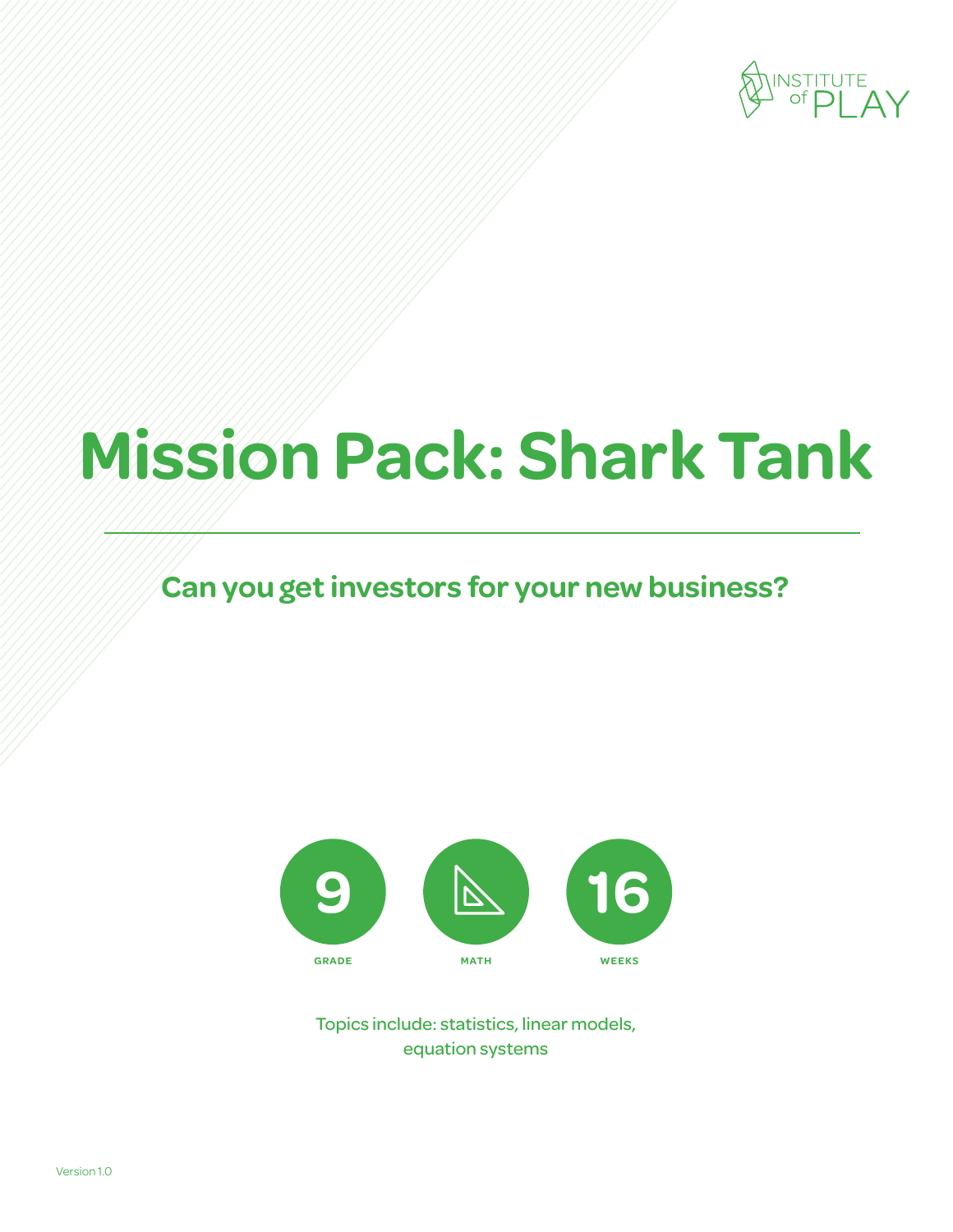

**"Who wouldn't eat southern-fried sushi?" asks one student. "Me," says another student. The teacher, Sophie, observes the exchange and asks the class to pause for a moment. "Lara is thinking about selling southern-fried sushi out of her food truck. First of all, I would definitely eat that. Nice idea, Lara. But how do we know if other people will want to eat it, and buy it?" says Sophie. "Ask them!" yells one student. "Ask who?" replies Alex, Sophie's co-teacher. "The people!" says Freddie. "Who are the people?" probes Alex. Freddie waits a moment, then replies, "The people who might buy it. But I don't know who they are." "I guess you'd need to figure that out," says Sophie. She continues, "does anyone have any ideas on how to do that? And what about figuring out how much people would pay for your food truck menu items? For the next five minutes, please brainstorm possibilities with your team. Your potential investors will care a lot about the answer."**

*[Visit Quest Learning in Action to see more.](http://vimeo.com/channels/qla/63336067)*

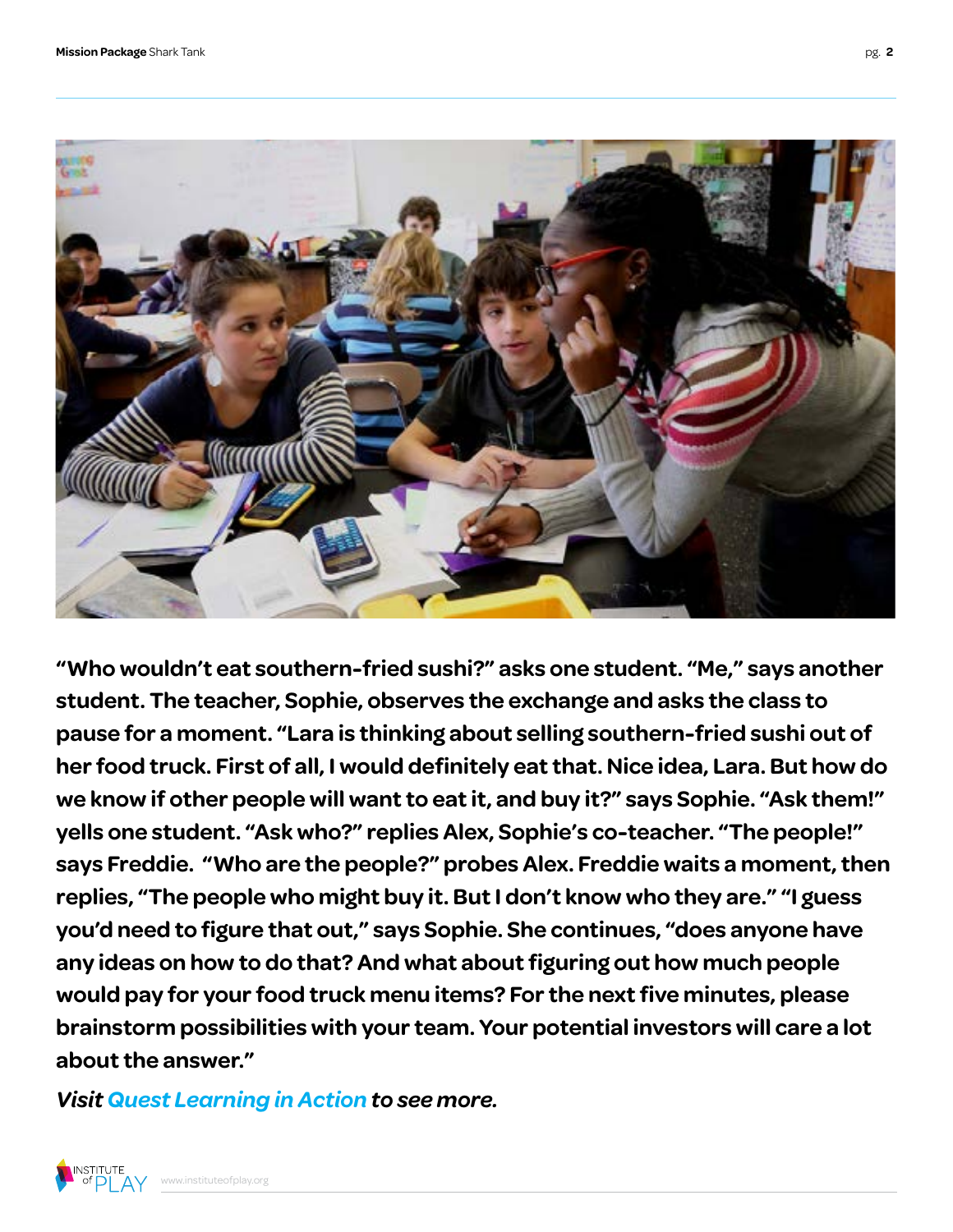## **About this curriculum**

**At Quest schools, our curriculum and instruction is grounded in game-like learning. Game-like learning is a research-based theory of learning that draws from what we know games do best: drop players into inquiry-based complex problem spaces in which challenges are leveled to deliver just-in-time learning.**  Games also use data-driven feedback to help players understand how they are doing, what they need to work on, and where they need to go next. Lastly, games provide engaging contexts for students to build content knowledge along with 21st century skills, such as systems thinking, design thinking, communication, collaboration, creativity, and innovation.

Game-like learning frames the way we plan units. At the high school level, all learning units are organized into "discovery missions." When a discovery mission is introduced, students are faced with an immediate "need to know" that engages them in solving a mission's complex challenge. Sometimes these missions are organized around narratives; sometimes not. Students are also often given roles to play during missions, such as being designers, entrepreneurs, or journalists.

At the beginning, students don't know how to solve the discovery mission's complex challenge; they must solve a series of "problem sets" that help them build essential knowledge and skills needed to complete the discovery mission challenge. During problem sets, students use games and other project-based learning experiences to build their understanding of content and practice new skills. At Quest schools, teachers also creatively evaluate student learning through assessments that are technology-based, game-based, and/or have a connection to the real world.

This curriculum resource is designed to give you an idea of how Institute of Play and Quest teachers transform the learning of content and skills into game-like experiences that engage and excite students. Even though Quest teachers actively engage in the role of designer and innovator during curriculum development, it is important to note that Quest teachers use more well-known activities and assessments in addition to game-like experiences. This curriculum resource does not include those types of learning activities and assessments because we know that they can be found in other web-based resources or textbooks. Institute of Play designed this resource to share the unique approaches that Quest students experience and provide you with ideas and materials to bring game-like learning into your classroom.

**Curriculum at Quest schools empowers students to become active problem-solvers and innovators in the 21st century.** We design opportunities for students to build 21st century skills, such systems thinking, design thinking, and social-emotional skills. As systems thinkers, students identify parts and relationships within systems, discover patterns and feedback loops, and find possible leverage points for systemic change. As designers, students brainstorm, prototype, test, and iterate ideas and solutions to challenges. As community members and citizens, students work on listening, communicating, collaborating, leading, and mediating.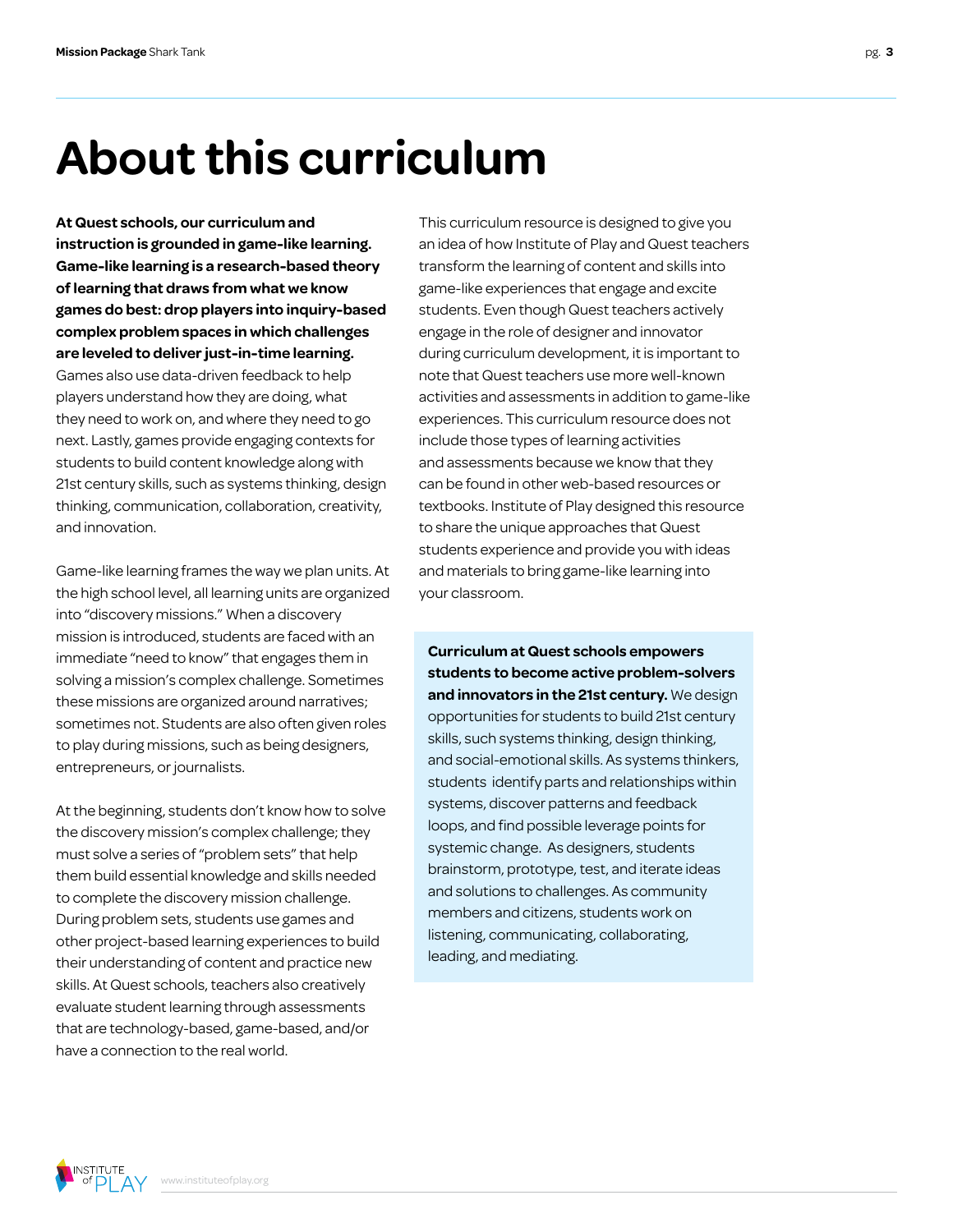### **The sections of this resource include:**

### **DISCOVERY MISSION SUMMARY TEACHER COLLABORATOR BIO**

A summary of the narrative of the mission and the challenge(s) posed to students, as well as essential questions and enduring understandings for the content of the mission.

### **DISCOVERY MISSION OVERVIEW**

A list of quests in the mission with the length and summary for each one.

### **FINAL ASSESSMENT OF DISCOVERY MISSION**

A description of the final assessment that students complete at the end of the mission.

### **PROBLEM SET DETAILS**

The collection of quests in the mission with more information about learning goals, game-like learning experiences, and other assessments used in each quest.

### **APPENDIX**

Includes helpful resources, such as:

- Differentiation strategies
- Final assessment support materials and rubric
- Additional resources
- Lists of standards aligned to the discovery mission

*Since collaboration and iteration are important to our work at Institute of Play, we want to hear your feedback about this resource and its impact on your teaching. To share your thoughts and ideas, please join our Google+ community by clicking on this link: [Institute of Play Google+ Community](https://plus.google.com/109931113406134913780).*



Alex Kahn is a Learning Strategist excited to be teaching Algebra at **[Quest to](http://www.q2l.org/)  [Learn](http://www.q2l.org/)**. He is passionate about creating opportunities for students to see their math skills at work in authentic contexts, and about creating performance tasks that show his students' best work.

#### **TEACHER COLLABORATOR BIO**



Sophie Lampiasi is the Integrated Algebra teacher at **[Quest to Learn](http://www.q2l.org/)** and is in her second year of teaching in New York City. She received her BA in Psychology from Binghamton University and moved to Manhattan immediately after graduation to begin training in the New York City Teaching Fellows math program. Sophie is in her first year at Quest to Learn, enjoying the challenge of engaging students in game-like learning while meeting the mandates of the Common Core. She recently graduated from St. John's University with her Master's of Science in Secondary Mathematics Education and looks forward to continuing her teaching career at Quest to Learn.

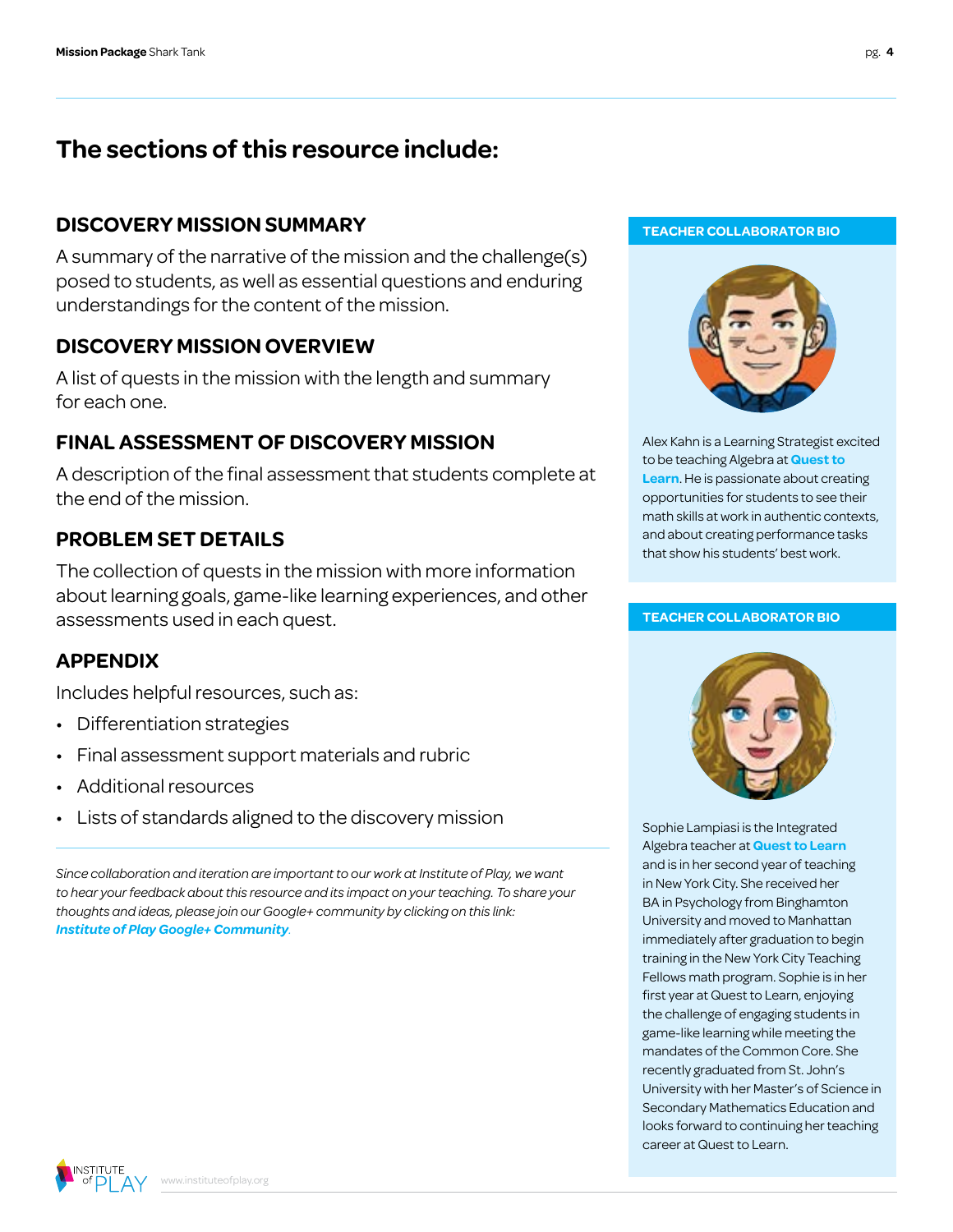### **Discovery Mission Summary**



A student group's poster shows some of the work involved in developing their food truck business pitch.

**During the semester, students become aspiring startup business owners and menu planners.** Student teams first brainstorm possibilities for a new New York City food truck business. Next, they evaluate the desirability and profitability of their business ideas by conducting surveys and constructing business models, based on researched price points and relevant linear functions. Throughout the discovery mission, students learn how to construct, develop, and propose mathematically sound arguments by meshing statistics with representations and intersections of relevant linear functions to create convincing business plans, tempting infographics, and investor pitches. The mission culminates in the presentation of their business pitches at the "Quest Shark Tank", a formal student and parent event, where students have the opportunity to share much of their exemplary math work done over the semester.

#### **Essential Questions**

- How can I convince someone to trust me with their money?
- How do we decide which data sources are appropriate for what we want to find out?
- How can visualizations of functional relationships help us make decisions?

#### **Enduring Understandings**

- Function visualization produces meaningful intersection points, regions, maximums, and minimums.
- As the functional relationship (or the representation method) changes, the appearance changes.
- Collecting survey data requires careful consideration of bias and samples, but can powerfully influence decision-making.
- Appearances can persuade, as well as mislead.

*I found that the food truck idea for this discovery mission got the students so much more engaged. They were really excited to design their own business and focus on food. We kept the shark tank event secret until the last week. I had this one student who comes late to class every day but when we started preparing for the shark tank event, he was at my door at 9am ready to go. This type of teaching gets kids, who aren't always engaged, super interested in what you are teaching. They rose to the occasion – they were super professional at the event.*

*- Sophie, 9th grade teacher, Quest to Learn, New York, NY*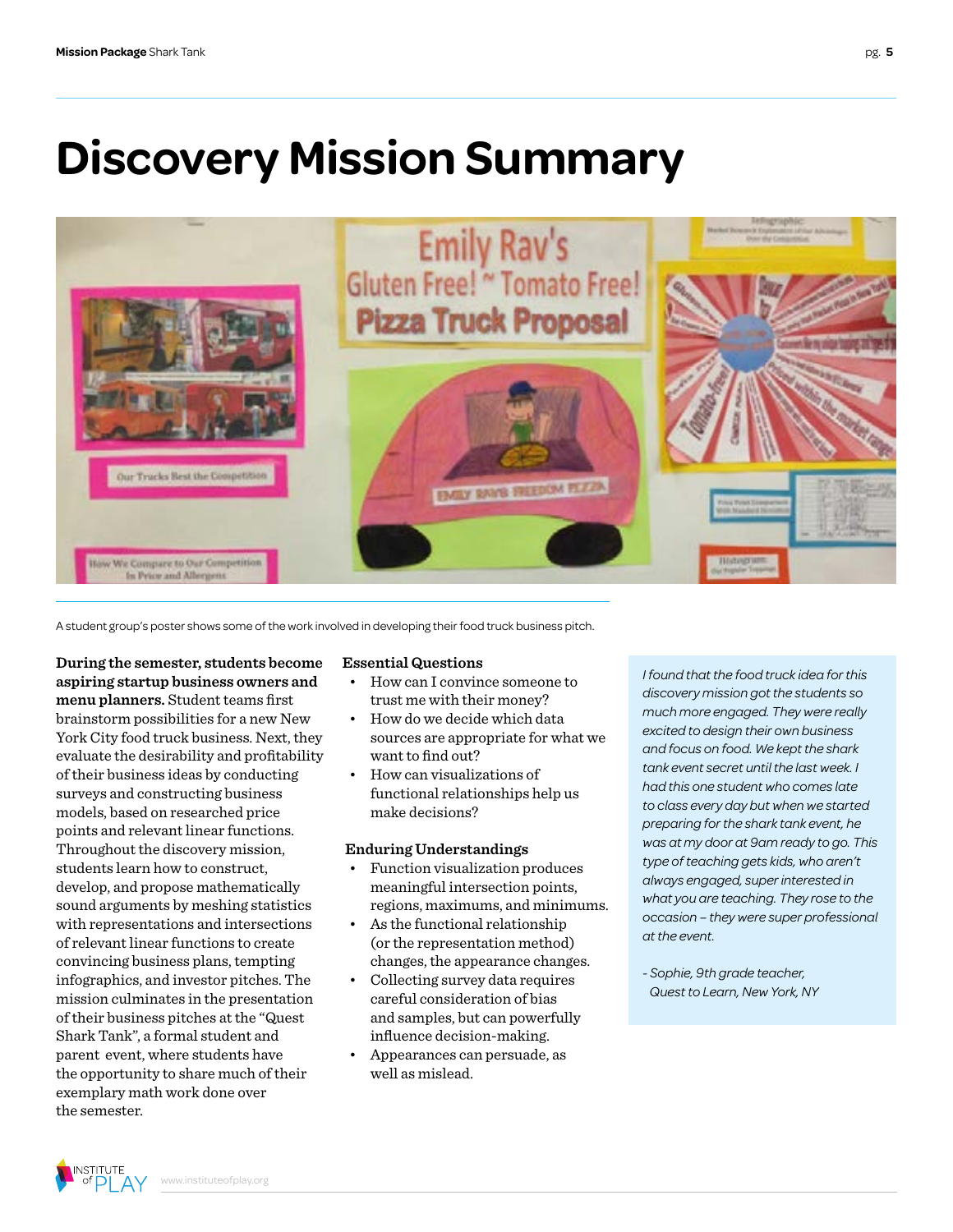# **Discovery Mission Overview**

| <b>QUEST TITLE</b>        | LENGTH* | <b>DESCRIPTION</b>                                                                                                                                                                                                                                                                                                                    |
|---------------------------|---------|---------------------------------------------------------------------------------------------------------------------------------------------------------------------------------------------------------------------------------------------------------------------------------------------------------------------------------------|
| <b>Suiting Up</b>         | 3 weeks | Students are introduced to the discovery mission and the need<br>for them to collect and analysis data. Students collect, analyze and<br>present data and statistics to inform the future direction of their<br>food truck business prototypes.                                                                                       |
| <b>Eye Test</b>           | 2 weeks | Students generate appealing infographics that combine<br>informative survey data with branding and menu ideas for<br>their food truck.                                                                                                                                                                                                |
| <b>Testing the Waters</b> | 5 weeks | Students investigate various aspects of business plans, such as<br>price-points and models of income and expenses. They then begin<br>to draft initial business plans and get feedback from teachers,<br>peers, and experts from the business world.                                                                                  |
| <b>Diving In</b>          | 4 weeks | Students generate various iterations of income/expense<br>functions. Teams use these functions to calculate business costs,<br>break-even points, and loan asks. Intersections of systems form<br>the crucial mathematical concept that informs decision-making.                                                                      |
| <b>Shark Tank</b>         | 2 weeks | The time has come for students to pitch their business ideas.<br>Before pitching their business ideas, teams come up with a final<br>loan ask amount by experimenting with various iterations of linear<br>profit functions and exponential loan interest models. Then teams<br>prepare their presentations for the Shark Tank event. |

\* Based on an assumption of 50-minute classes that meet 5 days a week.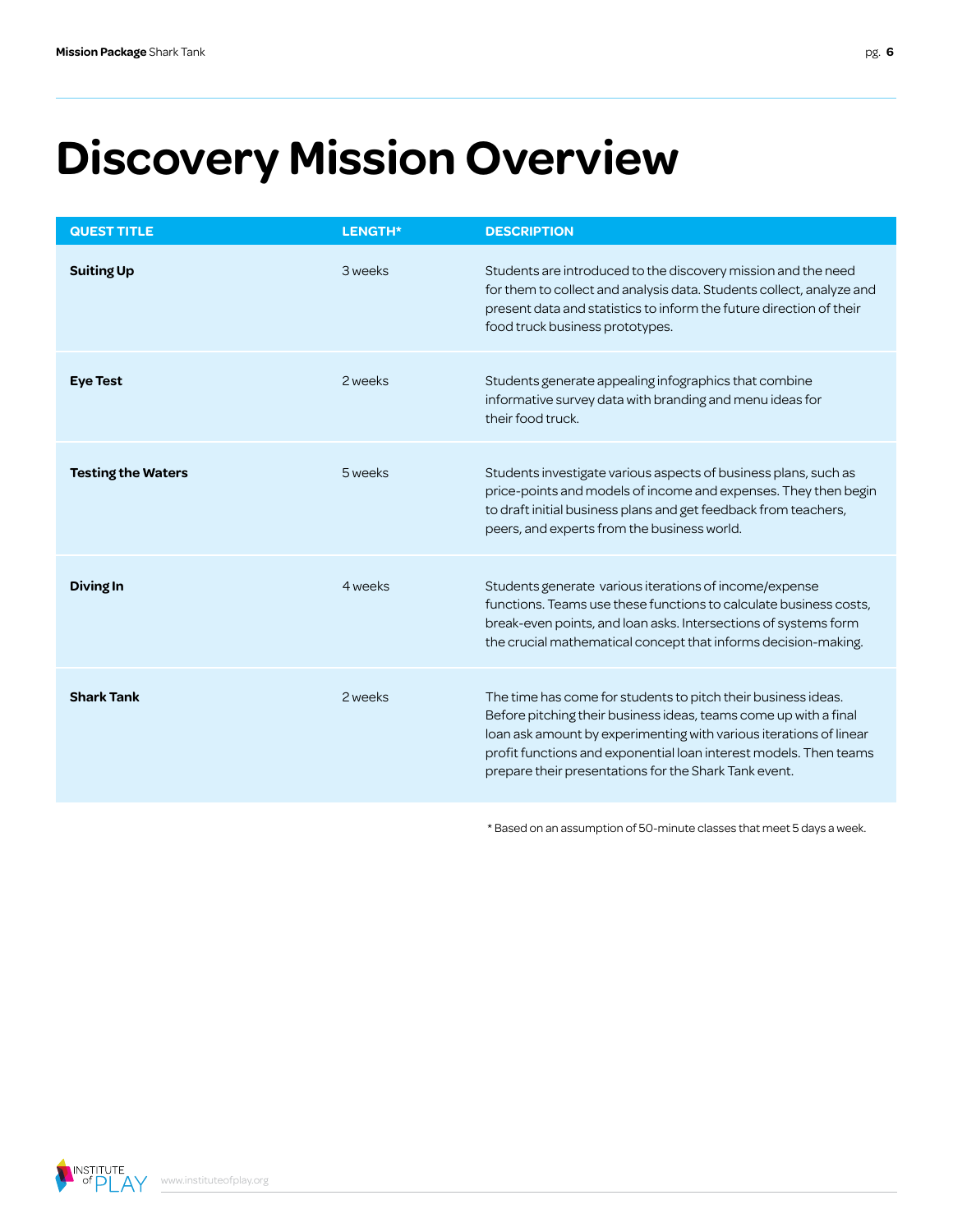### **Final Assessment of Discovery Mission**



Students listen to each others' business pitches during Shark Tank.

**For the discovery mission's final assessment, students combine and iterate upon all previous information, infographics, visuals, and decisions from the semester to design a final presentation to pitch their food truck business ideas to possible investors.**  Students must present their concept for a food truck, use descriptive statistics about their menu items, and share profit projections using linear functions, inequalities, and systems of equations to determine rates of income yield, breakeven points, as well as an appropriate amount of seed funding.

At a public event called the Shark Tank, based on a reality show by the same name, students pitch their food truck business ideas to a panel of expert potential investors in related fields, such as venture capitalists, NYC food truck owners, and other business owners. Investors are given a set amount of imaginary money to use to invest in one or more of the food truck businesses. At the end of the event, investors decide which businesses they want to invest in and explain why they made their choices.

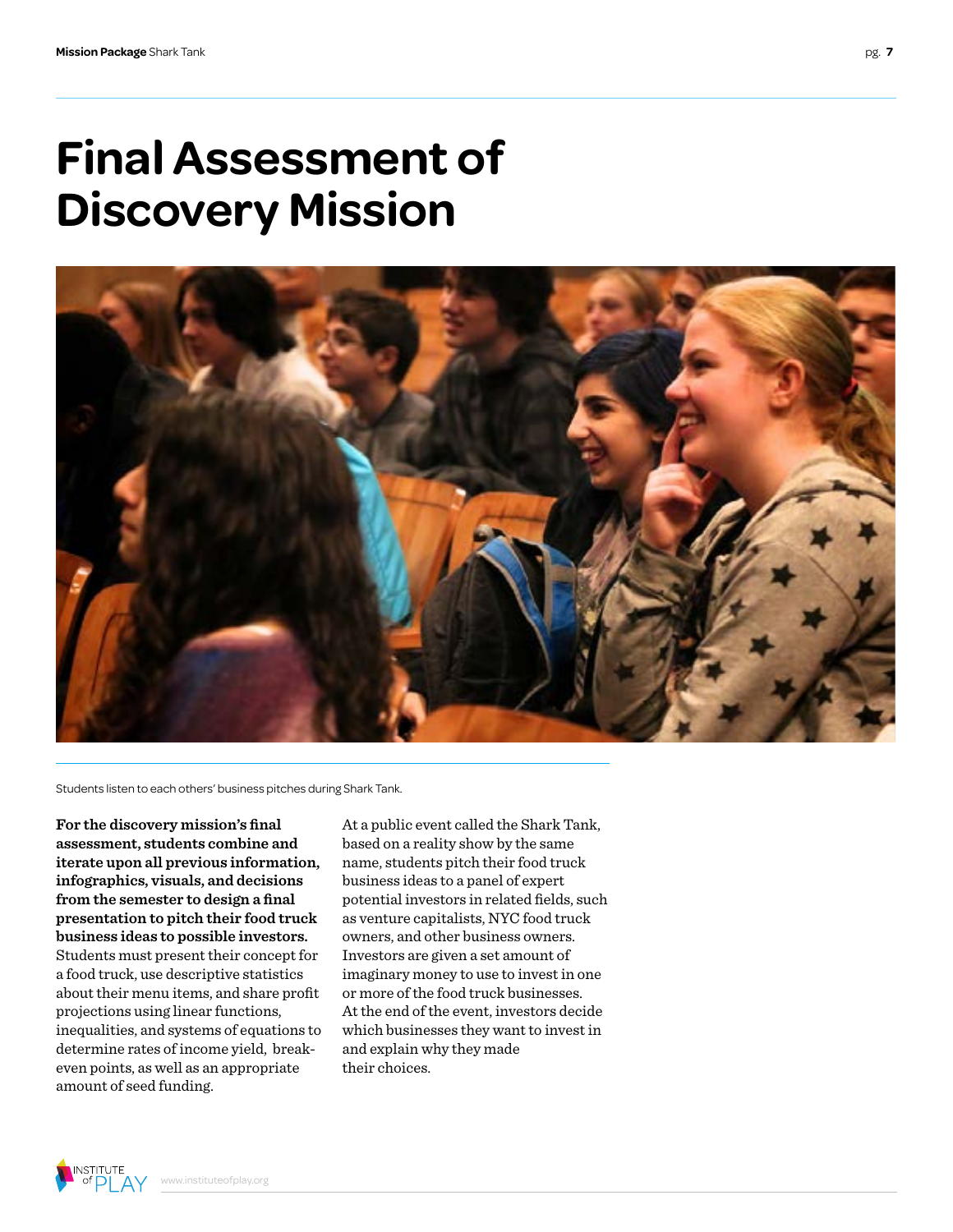### **Problem Set Details**

This section provides more detailed information about each problem set to help you develop and design your own version of this mission for your students. Within each problem set, we describe its game-like learning experiences and list the types of assessments produced by students as evidence of their learning. *Note that all games designed by Institute of Play are italicized.*



An ipad is used as part of game play for Block Talk, an Institute of Play game designed to encourage communication, collaboration, and spatial reasoning.

**All assessments used at Quest schools evaluate not only subject matter knowledge and skills of students (aligned to national and state Standards), but also assess 21st century skills.** These skills include collaboration, empathy, problem-solving, systems thinking and design thinking. Quest assessments range from embedded and formative (happening while students are learning to help teachers guide instruction) to traditional (quizzes/ tests) to performance-based (tasks similar to those in the real world) to self-assessments. We want to prepare students to be successful in college, career, and life in the 21st century, and

we believe students need support in building knowledge and skills beyond those measured on standardized tests.

Additionally, when Quest students play games to learn, there are numerous ways that teachers assess learning through game play. Some examples are:

- Circulate around the room to check for student understanding by observing student game choices, listening to student conversations, and asking questions to students.
- Ask students to create a strategy to help new players win the game.
- Ask students to change the game to help players learn different content and/or skills.
- Create game play scenarios and ask students about possible next game moves.

It is important to note that all of the resources **bolded in blue** in the rest of the document are active weblinks. Check out the example below:

Read our **[Games and Learning Design](http://www.instituteofplay.org/work/projects/q-design-packs/q-games-and-learning-design-pack/)  Pack** [for more information about using](http://www.instituteofplay.org/work/projects/q-design-packs/q-games-and-learning-design-pack/)  [games in your classroom.](http://www.instituteofplay.org/work/projects/q-design-packs/q-games-and-learning-design-pack/)

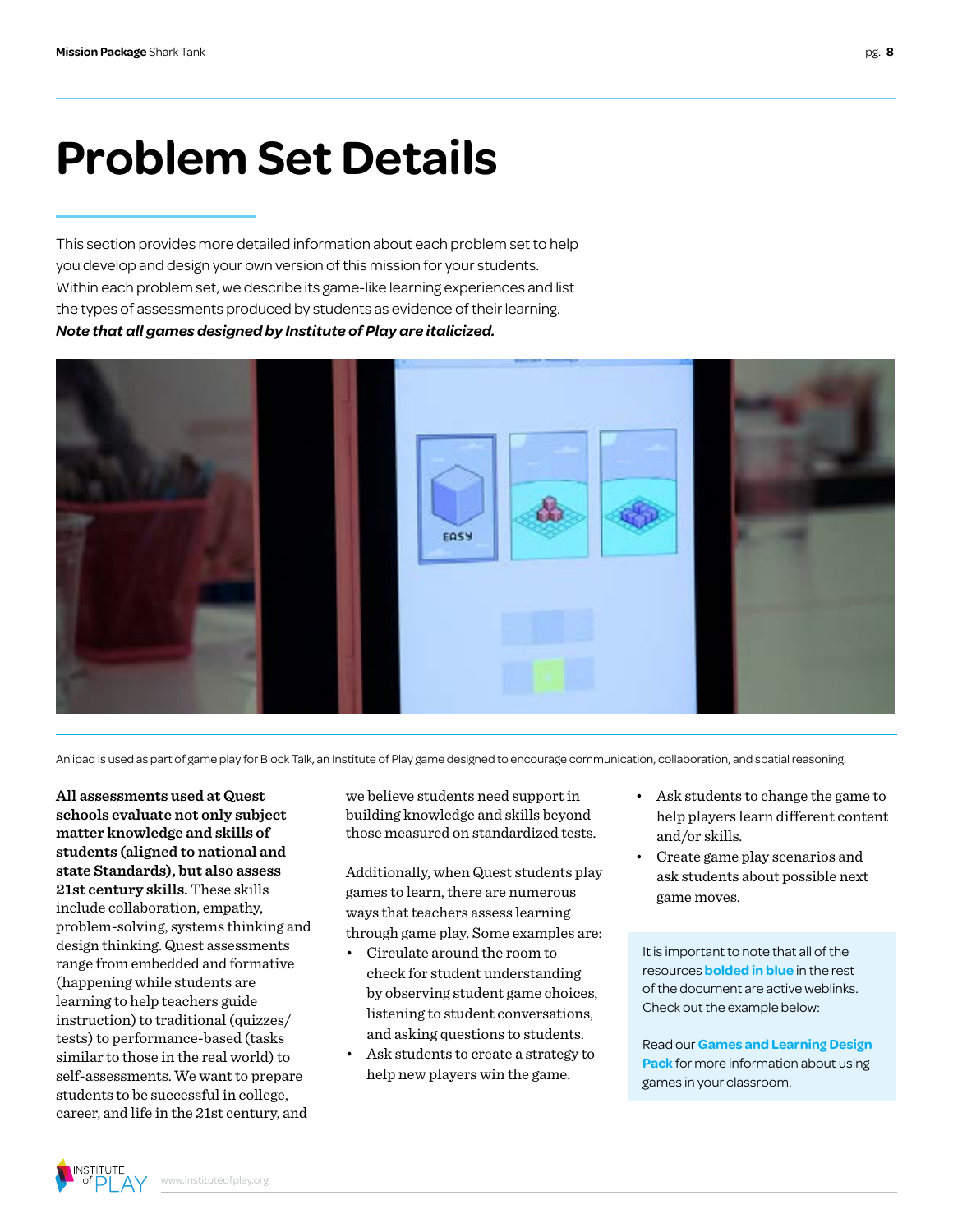# **Problem Set 1: Suiting Up**  $\frac{3}{\sqrt{\text{max}}}}$

Students are introduced to the mission finding out how many people in NYC **TOPICS & SKILLS COVERED** and to the need for them to learn about data collection. In order to begin developing food truck business proposals, they are supported in identifying types of data and data sources and sampling techniques needed to determine whether their business idea is feasible and potentially profitable. Possible data sources include

finding out how many people in NYC buy lunch every day, the cost of certain food items in bulk, and lunch foot traffic in specific locations in the city. The problem set ends when students designed and administered a survey to collect data on whether the school and neighborhood communities are interested in their food truck menu items.

- Measures of central tendency
- Data collection, analysis, and representation
- Data supported predictions
- Research-based reasonings/ arguments
- Survey design, administration, and analysis
- Calculate percentages of populations for real numbers

| <b>GAME-LIKE LEARNING EXPERIENCES</b> | <b>ASSESMENT TYPE</b>        | <b>DESCRIPTION</b>                                                                                                                                                                                                                                                                                     |
|---------------------------------------|------------------------------|--------------------------------------------------------------------------------------------------------------------------------------------------------------------------------------------------------------------------------------------------------------------------------------------------------|
| <b>Discovery Mission Rollout</b>      | Video analysis               | Students watch a video that shows their teachers feeling very<br>hungry at work, grabbing lunch, then having the idea for the Shark<br>Tank mission. Students then analyze the video to gather data in<br>order to answer the question "Who's weirder, Sophie or Alex?".                               |
| <b>Block Talk</b>                     | Card and physical<br>game    | Students play Block Talk, an Institute of Play game<br>designed to encourage communication and collaboration<br>within a procedural framework.                                                                                                                                                         |
| <b>PEMDAS</b>                         | Board game                   | Students play PEMDAS, an Institute of Play board game designed<br>to reinforce student skill with the Order of Operations. In the<br>context of Shark Tank, the game is used to gather baseline data<br>about student algebraic readiness and future differentiation.                                  |
| <b>Food Truck Tour</b>                | Field trip                   | Students visit or do research on the Internet about an area in a city<br>with lots of food trucks at lunch time. Students take notes about<br>potential variables to study when they prototype their own food<br>truck ideas. If possible, students interview truck owners, workers,<br>and customers. |
| <b>Sampling Activities</b>            | Writing (short<br>responses) | Students investigate different sampling techniques and frequency<br>analyses used in statistics. They examine different cases, such as:<br>"Fish in the Pond" from Figure This<br>Real-Time Letter Frequency Analysis from Rumkin<br><b>Google ngram investigations</b>                                |
| <b>IXL</b>                            | Online assessment            | Students complete periodic assignments on IXL as a tool for<br>fundamental skill building and incremental review of new topics.                                                                                                                                                                        |

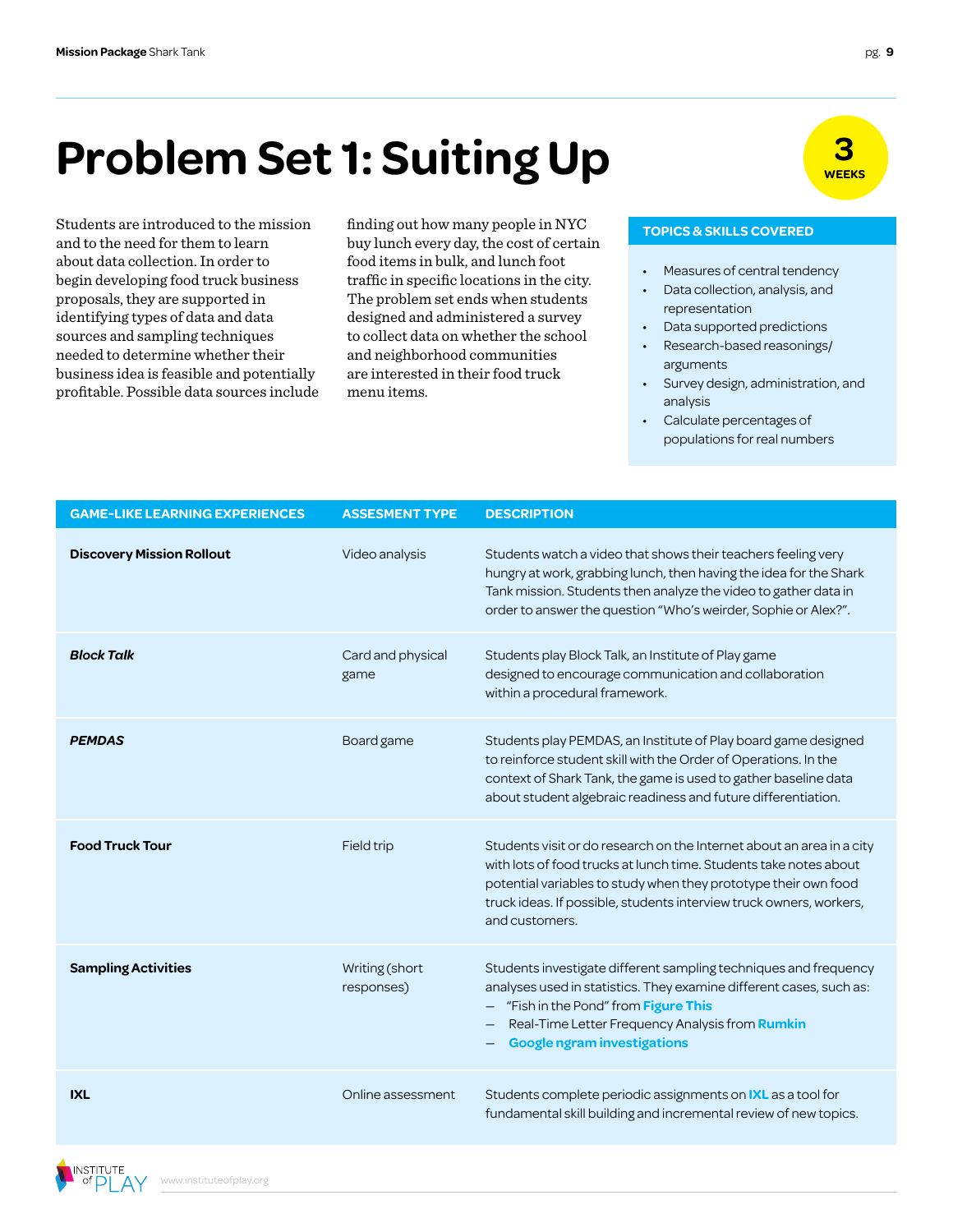### **2 Problem Set 2: Eye Test Problem Set 2: Eye Test**

of representing data, as well as goaloriented methods used by visual artists and advertisers to engage and persuade their audiences, including misleading graphics and usage of statistics. Students also begin to graphically

Students examine various methods track their own confidence in their **TOPICS & SKILLS COVERED** track their own confidence in their business ideas. The problem set is complete when students have generated appealing infographic posters that combine informative survey data with branding and menu ideas.

- Data collection, analysis, and representation
- Data supported predictions
- Research-based reasonings/ arguments
- Design thinking
- Design techniques
- Behavior over time graphs and systems thinking

| <b>GAME-LIKE LEARNING EXPERIENCES</b> | <b>ASSESMENT TYPE</b> | <b>DESCRIPTION</b>                                                                                                                                                    |
|---------------------------------------|-----------------------|-----------------------------------------------------------------------------------------------------------------------------------------------------------------------|
| <b>Infographics</b>                   | <b>Infographics</b>   | Students produce various representations of survey data,<br>using hand-drawn visualizations and graphs, as well as google<br>spreadsheets and <b>infogram</b> .       |
| <b>Confidence Graph</b>               | Graph and reflection  | Students begin long-term Behavior Over Time Graphs* that track<br>their confidence levels in the practicality and profitability of their<br>food truck business idea. |
|                                       |                       | * See Institute of Play's Q Systems Thinking Design Pack to learn more<br>about Behavior Over Time Graphs.                                                            |

INSTITUTE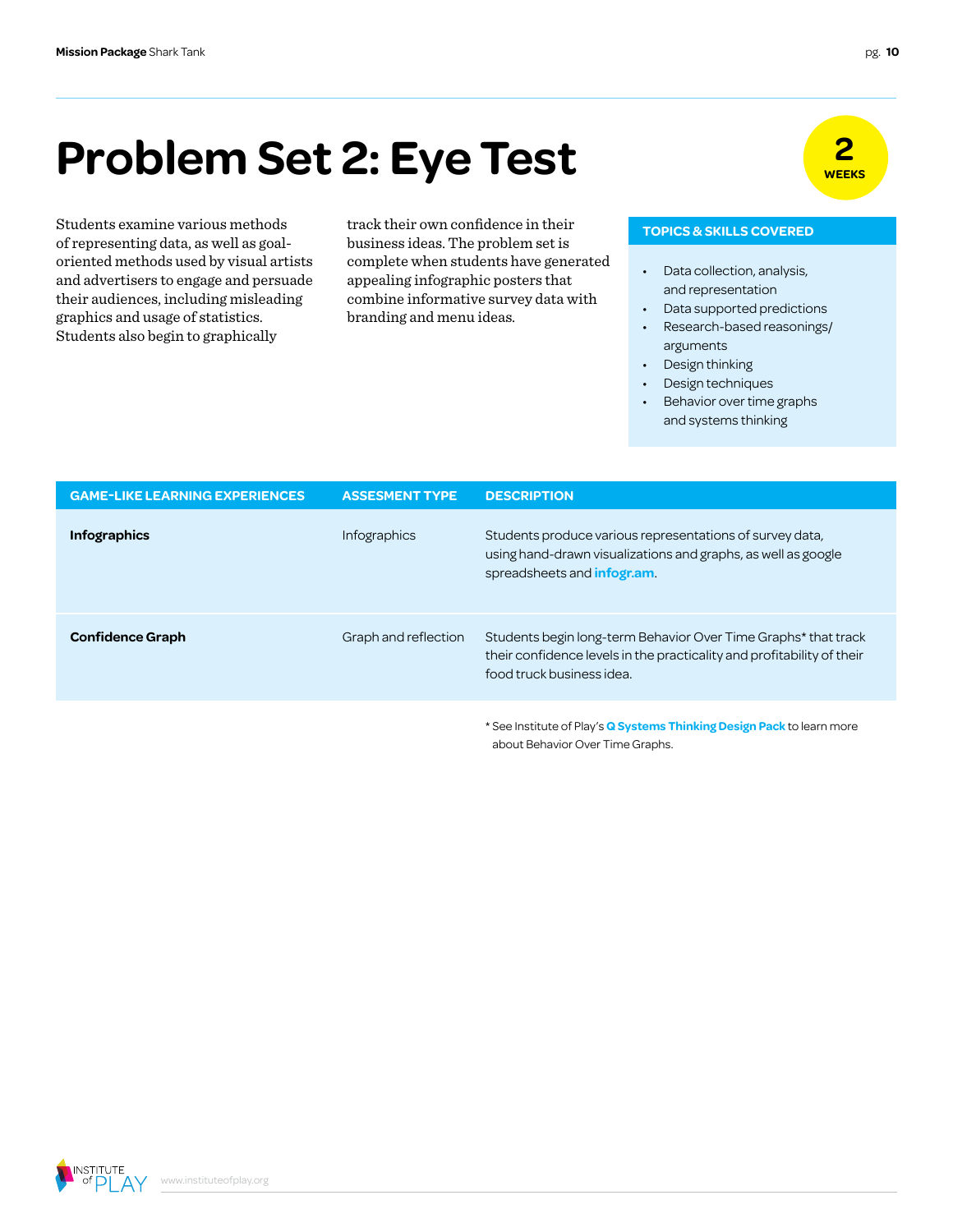### **Problem Set 3: Testing the Waters**

Sets 1 and 2 to create functions that model the costs of running their food truck businesses. Students investigate various price-points for business expenses, such as ingredients, wages, leases, and packaging. Teams also model quantitative aspects of customer predictions in order to estimate both income and expenses. Throughout, students explore the concepts

Students use data collected in Problem of function modeling, slope, axis **TOPICS & SKILLS COVERED** of function modeling, slope, axis intercepts, and transitioning between various forms of linear equations. The problem set is complete when students have drafted an initial food truck business plan. Students then gather feedback on their business plans from teachers, peers, and real-world experts to help them with the next iteration of the plan.

- Functions, both linear and nonlinear
- Representations of functions
- Manipulate binomials and like terms
- Solve and check 2-, 3-, and 4-step
- linear equations
- Slope, intercepts, and standard form Use functions to create projections.
- Cost analysis

| <b>GAME-LIKE LEARNING EXPERIENCES</b> | <b>ASSESMENT TYPE</b>        | <b>DESCRIPTION</b>                                                                                                                                                                                                                                                                                                    |
|---------------------------------------|------------------------------|-----------------------------------------------------------------------------------------------------------------------------------------------------------------------------------------------------------------------------------------------------------------------------------------------------------------------|
| <b>Tower Problems</b>                 | Writing (short<br>responses) | Students build and analyze progressively difficult cube towers.<br>They clarify functional relationships between stories of height<br>and visible block planes by expressing counting patterns, making<br>t-charts (tables of value), and exploring their patterns.                                                   |
| <b>Input-Output</b>                   | Digital spreadsheet<br>game  | Students play Input-Output, an Institute of Play game designed<br>to give immediate feedback and hints to students as they solve<br>progressively more difficult t-charts.                                                                                                                                            |
| <b>Equation Talk</b>                  | Card game                    | Students play Equation Talk, an Institute of Play game modeled<br>on Block Talk, a game played earlier in the mission. Students<br>competitively give and follow instructions in small groups while<br>solving and checking equations.                                                                                |
| qR Grapher                            | Blended game                 | Students design and play a schoolwide graphing scavenger hunt.<br>They find graphs posted in hallways, snap associated qRcodes,<br>then take on the equation/graphing challenges that the qR codes<br>reveal. The game is then modded by students, who place their own<br>graphs and qR code tasks around the school. |
| <b>Dragonbox</b>                      | Digital game (tablet)        | Students play <b>Dragonbox</b> , a commercial videogame that<br>leverages already existing game-like mechanics of equation-<br>solving, such as matching, flipping, dragging, eliminating, etc.<br>Students also complete other assignments based on the game to<br>expand hands-on scenarios and skill-building.     |
| <b>Power Forward</b>                  | Card game                    | Students play Power Forward, an Institute of Play game designed<br>to help students manipulate binomial expressions.                                                                                                                                                                                                  |



**5 WEEKS**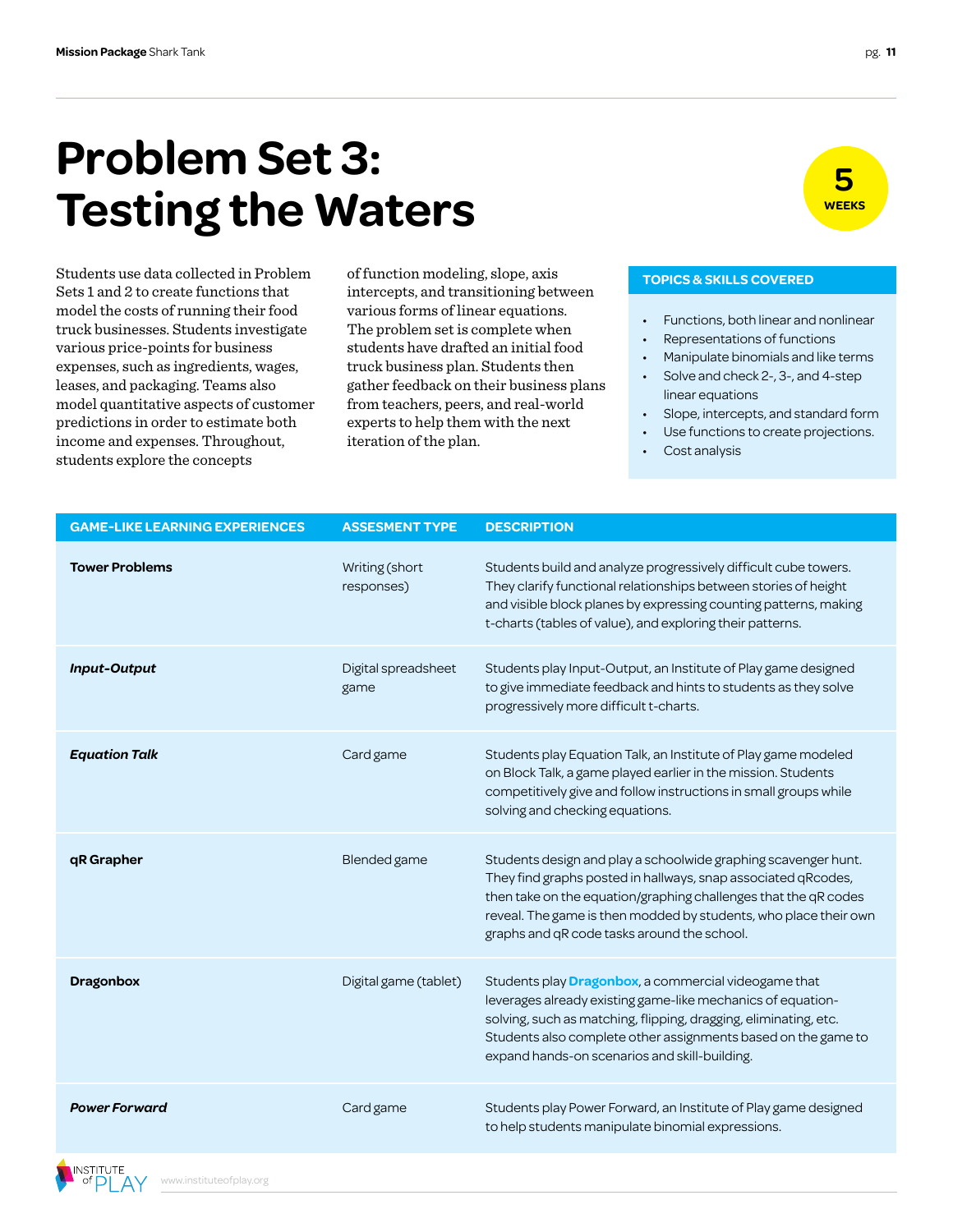# **Problem Set 4: Diving In WEEKS**

During this problem set, students intersection points and regions of the **TOPICS & SKILLS COVERED** generate various iterations of income/ expense functions. Teams use these functions to calculate business costs, break-even points, and potential loan asks. Students find the points at which they expect to break even, make profits, and pay back loans by finding

systems. The problem set is complete when students decide upon their final loan ask amount by combining linear profit functions and exponential loan interest models with the solution sets from their systems.

- Simple and compound interest models.
- Rationale of loans, interest, stock, and bonds.
- Contextualized graphical solution sets
- Solve and graph a system of linear and nonlinear (compound interest) equations.
- Use spreadsheets to model linear and nonlinear functions.

| <b>GAME-LIKE LEARNING EXPERIENCES</b>  | <b>ASSESMENT TYPE</b> | <b>DESCRIPTION</b>                                                                                                                                                                                                                                                                                                        |
|----------------------------------------|-----------------------|---------------------------------------------------------------------------------------------------------------------------------------------------------------------------------------------------------------------------------------------------------------------------------------------------------------------------|
| <b>Money and Me</b>                    | Card game             | Students play Money and Me, an Institute of Play game designed<br>to introduce students to concepts and mechanics, such as<br>competitively taking and making loans, buying stocks, bonds, and<br>businesses, and tracking accounts over time. (Money and Me is<br>later expanded and played again in the next semester). |
| Graphix                                | Blended game          | Students play Graphix, an Institute of Play game designed for<br>students to compete in making equations and graphs based on<br>the previous player's graphing choices. Students use cards and<br>graphing software, such OS X Grapher, or <b>Google charts</b> .                                                         |
| <b>Spreadsheet Design and Analysis</b> | Spreadsheet           | Students are introduced to the feedback loop nature of<br>exponential functions by modeling compound interest growth.<br>Students first do this on paper, and then are introduced to the<br>augmented capability that a spreadsheet provides.                                                                             |

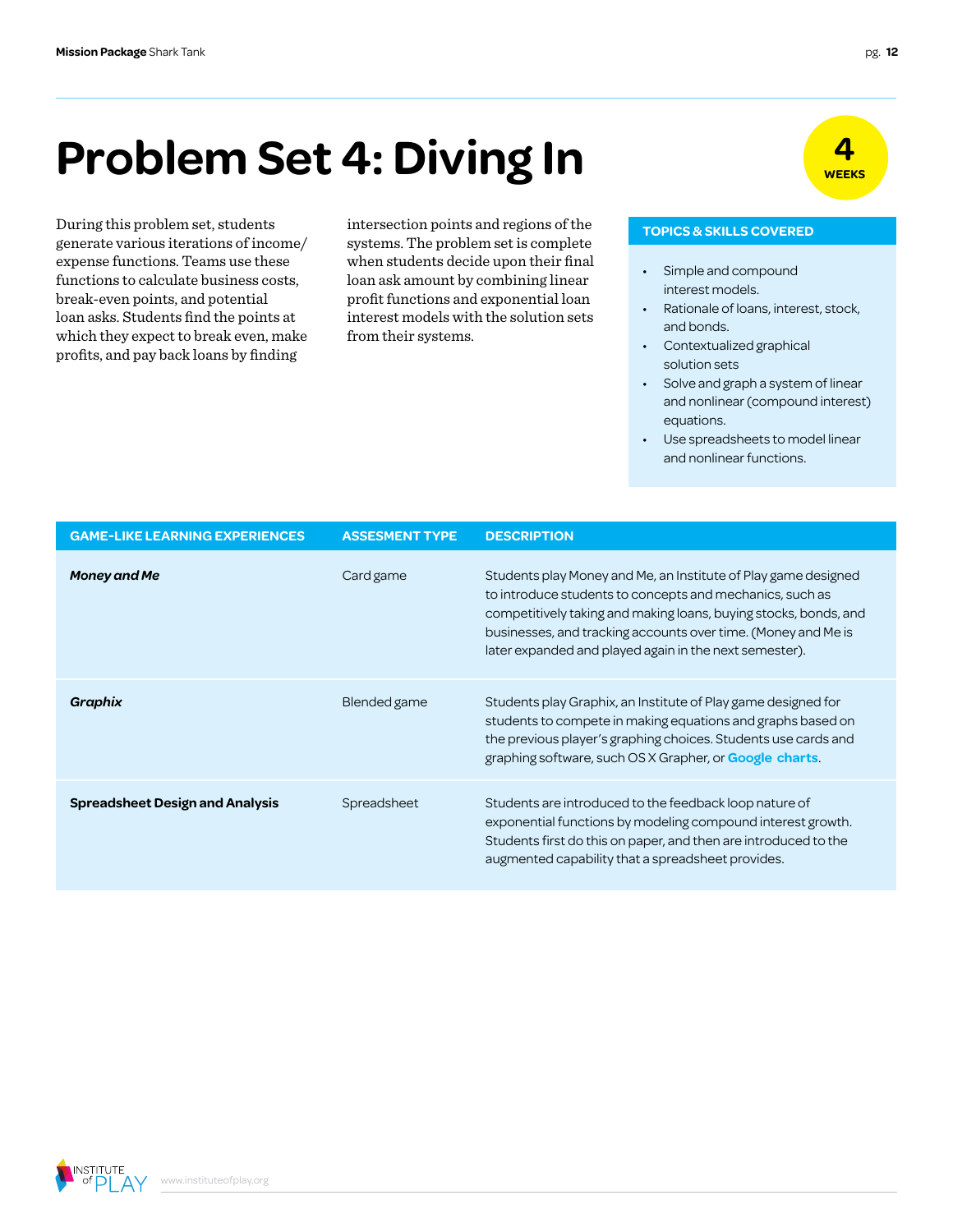### **2 Problem Set 5: Shark Tank Problem Set 5: Shark Tank**

The sharks/investors are coming!<br>
TOPICS & SKILLS COVERED Teams prepare for the shark tank by combining and refining all previous information, decisions, and infographic prototypes into a final presentation for panel of expert potential investors and an audience of parents, teachers, and peers. After students pitch their food truck businesses to a panel of investors, the investors decide how much of their imaginary money they want to invest in one or more businesses.

investors explain why they invested in their chosen food truck businesses. And, finally, the investment dollars for each food truck business are tallied up. The food truck business with the most investment wins Shark Tank.

- Persuasion with mathematics and rhetoric
- Creation of a convincing sales pitch based on data analysis and formulated functions
- Development of a coherent and clear business plan
- Presenting, communicating and conducting oneself in a convincing, appealing and professional manner

| <b>GAME-LIKE LEARNING EXPERIENCES</b> | <b>ASSESMENT TYPE</b> | <b>DESCRIPTION</b>                                                                                                                                                                                                                                                                                                                                                         |
|---------------------------------------|-----------------------|----------------------------------------------------------------------------------------------------------------------------------------------------------------------------------------------------------------------------------------------------------------------------------------------------------------------------------------------------------------------------|
| Socratic Smackdown                    | Discussion game       | Students play <b>Socratic Smackdown</b> , an Institute of Play game<br>designed to help students learn how to discuss and use evidence<br>to make connections and ask thought-provoking questions. In<br>the game, students debate the merits of each team's Food Truck<br>business pitch. Students receive peer feedback on their pitches<br>and their discussion skills. |
| <b>Shark Tank</b>                     | Presentation          | Students present business pitches to invited potential investors,<br>who give feedback to students based on teacher-created rubrics,<br>to see which teams receive "investments". Parents and others in<br>the school community attend.                                                                                                                                    |

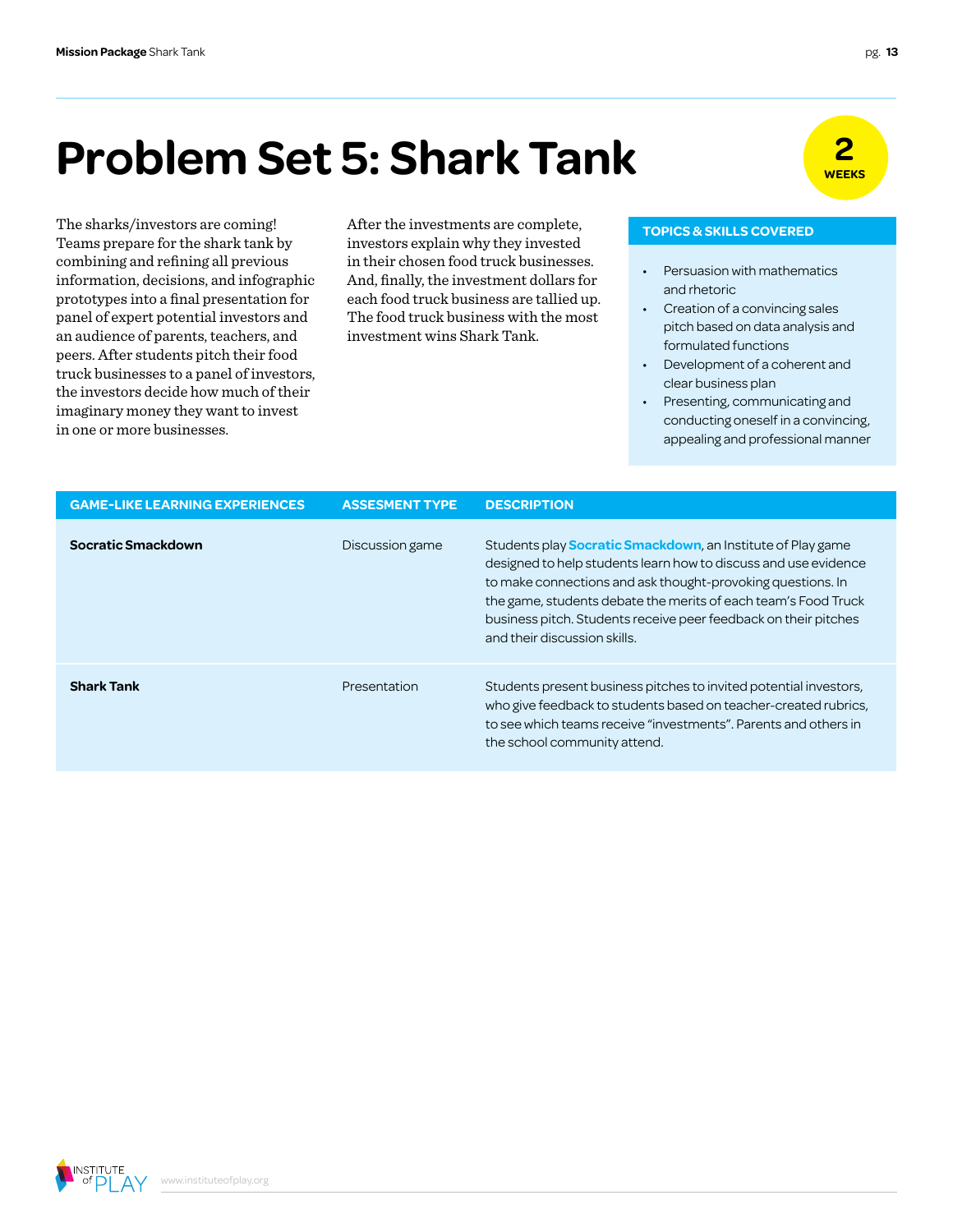# **Appendix**

### **DIFFERENTIATION STRATEGIES**

- Graphic organizers and guided handouts
- Specific guidelines for projects
- Heterogeneous groupings to support all students
- Student role assignments for group projects
- Exemplars of student projects from previous years
- Word wall of vocabulary and definitions (with visuals when appropriate)
- Student choice about ways to show learning (e.g. physical vs. digital model)
- Peer feedback and time for iteration
- Use of kinesthetic experiences (Block Talk and the field trip)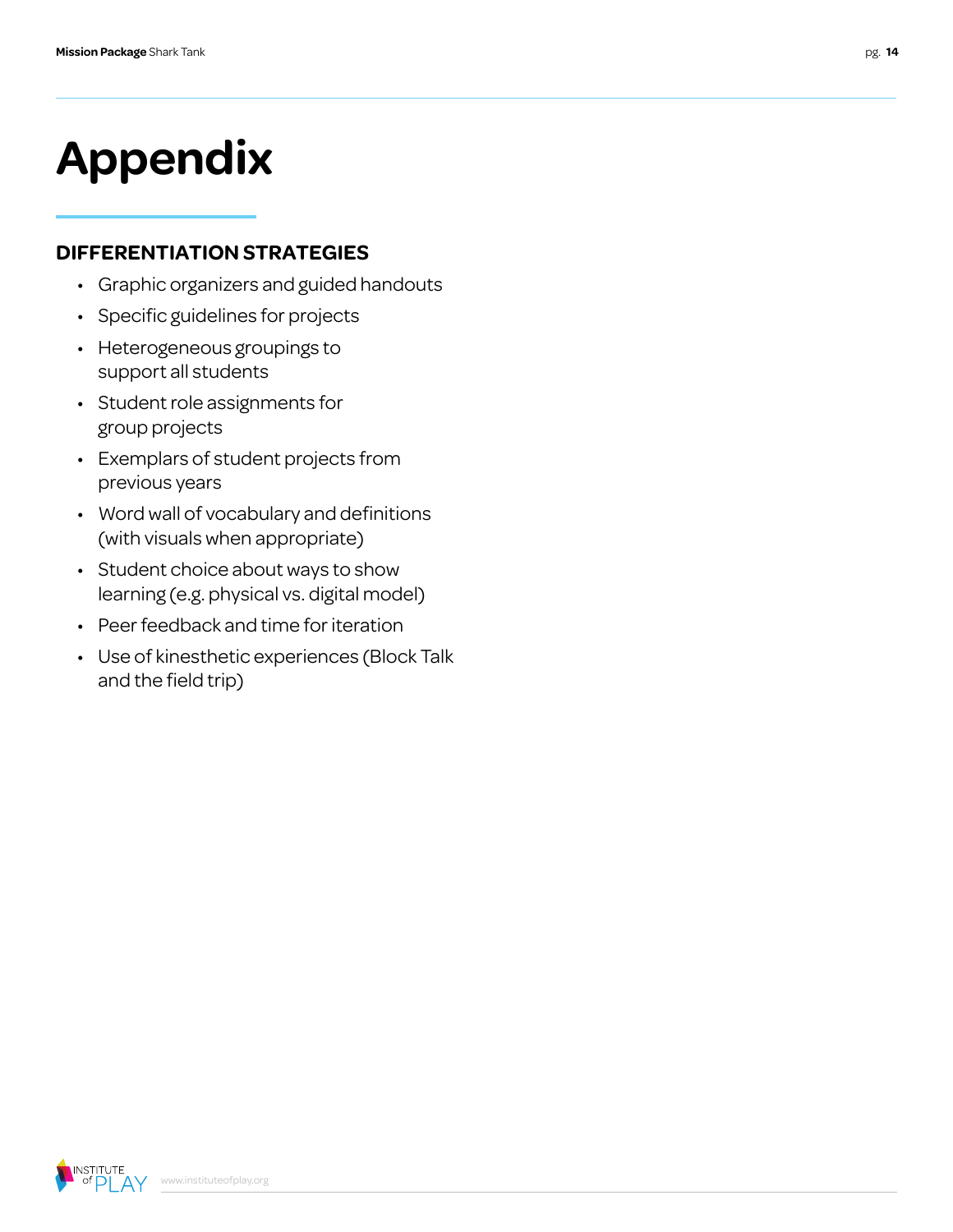## **Final Assessment Supporting Materials**

| <b>SHARK TANK PITCH PREP</b> |                                                 |
|------------------------------|-------------------------------------------------|
|                              |                                                 |
|                              |                                                 |
|                              |                                                 |
|                              |                                                 |
| <b>WHAT YOU NEED</b>         | WHAT YOU WANT TO USE IN YOUR PITCH PRESENTATION |
|                              |                                                 |
| 1 Statistic                  |                                                 |
|                              |                                                 |
|                              |                                                 |
|                              |                                                 |
|                              |                                                 |
| 1 Visual aid                 |                                                 |
|                              |                                                 |
|                              |                                                 |
|                              |                                                 |
|                              |                                                 |
|                              |                                                 |
| 1 Prediction                 |                                                 |
|                              |                                                 |
|                              |                                                 |
|                              |                                                 |
|                              |                                                 |
| 1 Promise                    |                                                 |
|                              |                                                 |
|                              |                                                 |
|                              |                                                 |
|                              |                                                 |

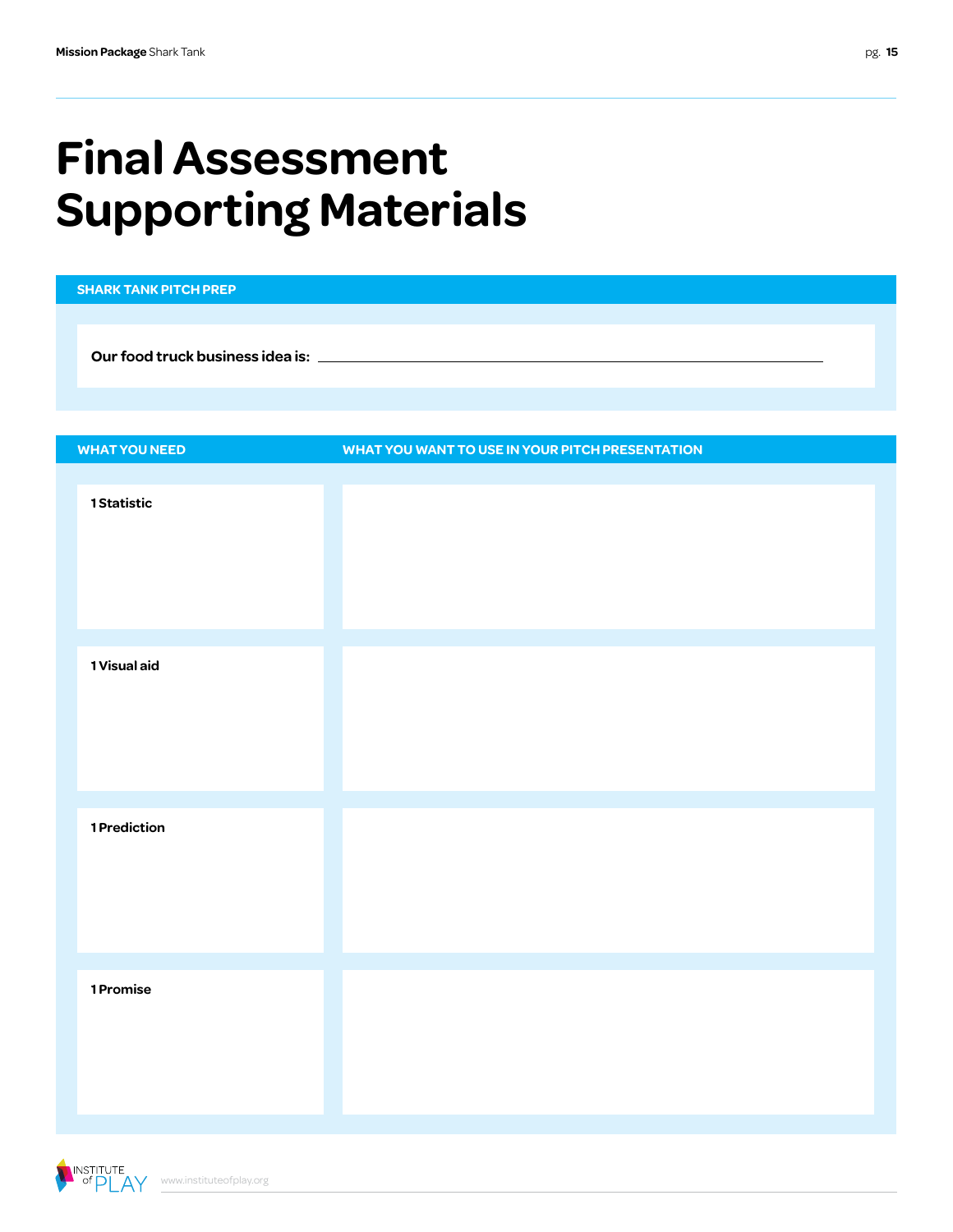## **Final Assessment Rubric**

Below are categories used by Quest teachers to evaluate student knowledge, skills and 21st century skills for the final assessment in the mission. Please feel free to expand the rubric to include different degrees of understanding and mastery (e.g. novice, apprentice, senior and master).

| <b>CRITERIA</b>                       | <b>DESCRIPTION</b>                                                                                                                                                                                         |
|---------------------------------------|------------------------------------------------------------------------------------------------------------------------------------------------------------------------------------------------------------|
| Use of Mathematical Evidence          | Presents three pieces of accurate mathematical evidence (statistical, visual, and<br>predictive) to clearly support an argument.                                                                           |
| <b>Pitch: Completion and Delivery</b> | Effective delivery of a business pitch by explaining the idea, presenting evidence<br>supporting the idea, and answering questions about the idea.                                                         |
| <b>Pitch: Visual Aids</b>             | Clearly explains their charts/graphs and incorporates it into the pitch.                                                                                                                                   |
| <b>Pitch: Confidence</b>              | Makes eye contact, is assertive, and has a clear and concise delivery.                                                                                                                                     |
| <b>Pitch: Professionalism</b>         | Dressed appropriately, participates in the presentation, and are polite to the panel.                                                                                                                      |
| <b>Teamwork</b>                       | Works together as a team to plan and coordinate work towards a mutual goal.<br>Demonstrates leadership skills, including the ability to persuade and guide others;<br>and resolve conflicts cooperatively. |

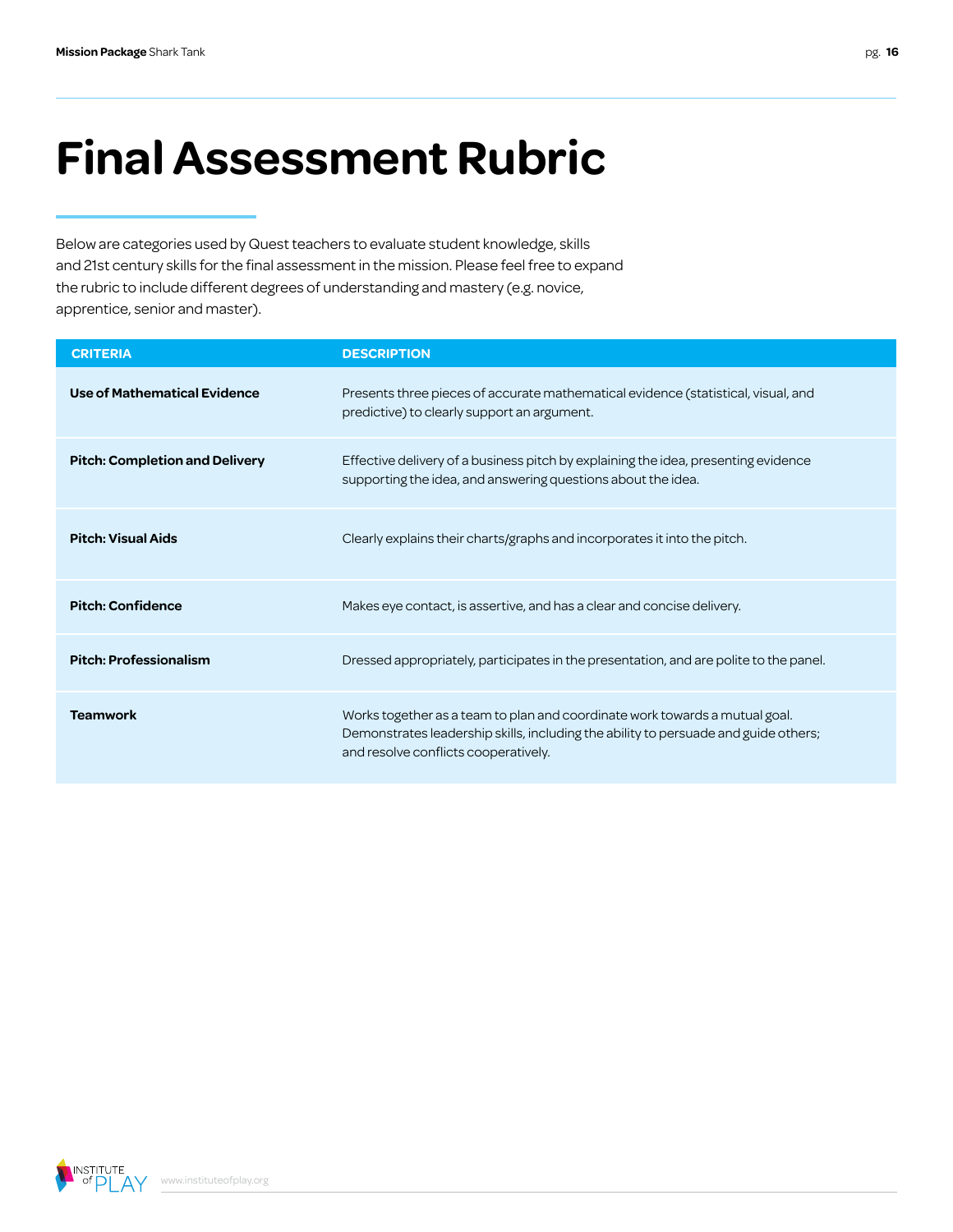### **Website Resources**

#### **Tools**

**Source Name [IXL Math](http://www.ixl.com/) URL** http://www.ixl.com/

**Source Name [Google Spreadsheets](https://docs.google.com/spreadsheet/) URL** https://docs.google.com/ spreadsheet/

#### **Source Name ["Should You Join the](http://www.specialtyfood.com/news-trends/featured-articles/article/foodtruckrevolution)  [Food Truck Revolution?" - Deborah](http://www.specialtyfood.com/news-trends/featured-articles/article/foodtruckrevolution)  [Moss](http://www.specialtyfood.com/news-trends/featured-articles/article/foodtruckrevolution)**

**URL** http://www.specialtyfood.com/ news-trends/featured-articles/article/ foodtruckrevolution

#### **Statistics and Data Representation**

**Site Name [Infogr.am](http://infogr.am/) URL** http://infogr.am/

**Site Name [Google Ngrams](https://books.google.com/ngrams) URL** https://books.google.com/ngrams

#### **Site Name [Figure This: Fish in the Pond](http://www.figurethis.org/challenges/c52/challenge.htm) URL** www.figurethis.org/challenges/ c52/challenge.htm

#### **Letter Frequency**

**Site Name [Rumkin Real-Time Letter](http://rumkin.com/tools/cipher/frequency.php)  [Frequency Analysis](http://rumkin.com/tools/cipher/frequency.php) URL** http://rumkin.com/tools/cipher/ frequency.php

#### **Site Name [Discovery Education](http://puzzlemaker.discoveryeducation.com/cryptogramSetUpForm.html)  [Cryptogram Maker](http://puzzlemaker.discoveryeducation.com/cryptogramSetUpForm.html)**

**URL** http://puzzlemaker. discoveryeducation.com/ cryptogramSetUpForm.html

#### **Games**

**Site Name [Dragonbox](http://www.dragonboxapp.com/) URL** http://www.dragonboxapp.com/

**Site Name [Algebra Touch \(iPad\)](http://www.regularberry.com/ algebra-touch) URL** http://www.regularberry.com/ algebra-touch

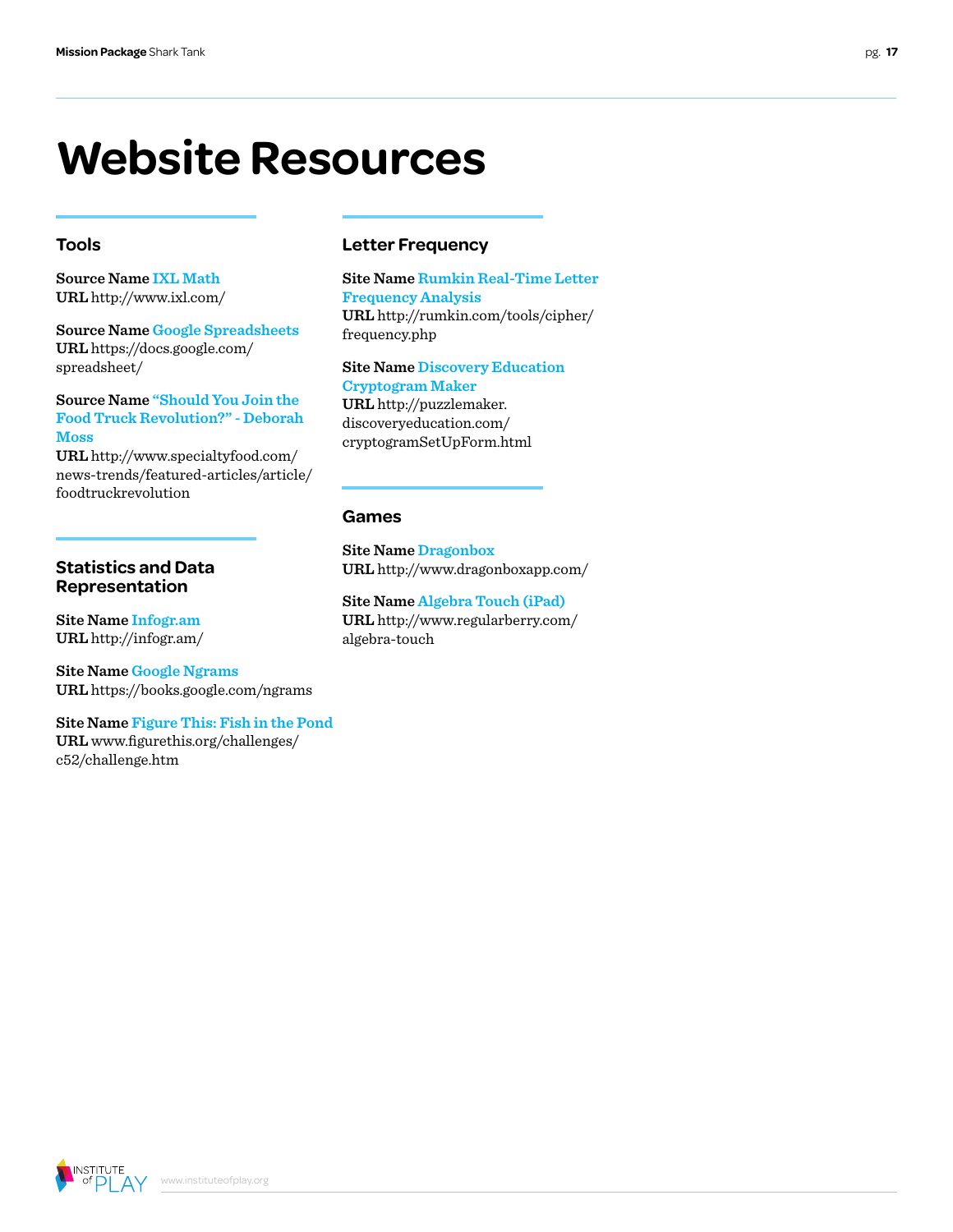## **Standards Alignment**

### **Common Core Standards: Mathematics Standards**

#### **Creating Equations that describe relationships.**

**CCSS.Math.Content.HSA-CED.A.1**  Create equations and inequalities in one variable and use them to solve problems.

**CCSS.Math.Content.HSA-CED.A.2**  Create equations in two or more variables to represent relationships between quantities; graph equations on coordinate axes with labels and scales.

#### **CCSS.Math.Content.HSA-CED.A.3**

Represent constraints by equations or inequalities, and by systems of equations and/or inequalities, and interpret solutions as viable or nonviable options in a modeling context.

**CCSS.Math.Content.HSA-CED.A.4** Rearrange formulas to highlight a quantity of interest, using the same reasoning as in solving equations.

#### **Solving Equations and Inequalities.**

**CCSS.Math.Content.HSA-CED.A.1**  Create equations and inequalities in one variable and use them to solve problems.

#### **CCSS.Math.Content.HSA-CED.A.2**

Create equations in two or more variables to represent relationships between quantities; graph equations on coordinate axes with labels and scales.

#### **CCSS.Math.Content.HSA-CED.A.3**

Represent constraints by equations or inequalities, and by systems of equations and/or inequalities, and

interpret solutions as viable or nonviable options in a modeling context.

#### **CCSS.Math.Content.HSA-CED.A.4** Rearrange formulas to highlight a quantity of interest, using the same reasoning as in solving equations.

#### **Represent and Solve Systems of Equations and Inequalities algebraically and graphically.**

**CCSS.Math.Content.HSA-REI.C.5**  Prove that, given a system of two equations in two variables, replacing one equation by the sum of that equation and a multiple of the other produces a system with the same solutions.

#### **CCSS.Math.Content.HSA-REI.C.6**  Solve systems of linear equations

exactly and approximately (e.g., with graphs), focusing on pairs of linear equations in two variables.

**CCSS.Math.Content.HSA-REI.D.10** Understand that the graph of an equation in two variables is the set of all its solutions plotted in the coordinate plane, often forming a curve (which could be a line).

#### **CCSS.Math.Content.HSA-REI.D.11**

Explain why the x-coordinates of the points where the graphs of the equations  $y = f(x)$  and  $y = g(x)$  intersect are the solutions of the equation  $f(x) =$  $g(x)$ ; find the solutions approximately, e.g., using technology to graph the functions, make tables of values, or find successive approximations.

#### **CCSS.Math.Content.HSA-REI.D.12**

Graph the solutions to a linear inequality in two variables as a halfplane (excluding the boundary in the case of a strict inequality), and graph the solution set to a system of linear inequalities in two variables as the intersection of the corresponding half-planes.

#### **Summarize, represent, and interpret data on a single count or measurement variable.**

**CCSS.Math.Content.HSS-ID.A.2**  Use statistics appropriate to the shape of the data distribution to compare center (median, mean) and spread (interquartile range, standard deviation) of two or more different data sets.

#### **CCSS.Math.Content.HSS-ID.A.3**

Interpret differences in shape, center, and spread in the context of the data sets, accounting for possible effects of extreme data points (outliers).

#### **Understand and evaluate random processes that underly statistical experiments.**

**CCSS.Math.Content.HSS-IC.A.1**  Understand statistics as a process for making inferences about population parameters based on a random sample from that population.

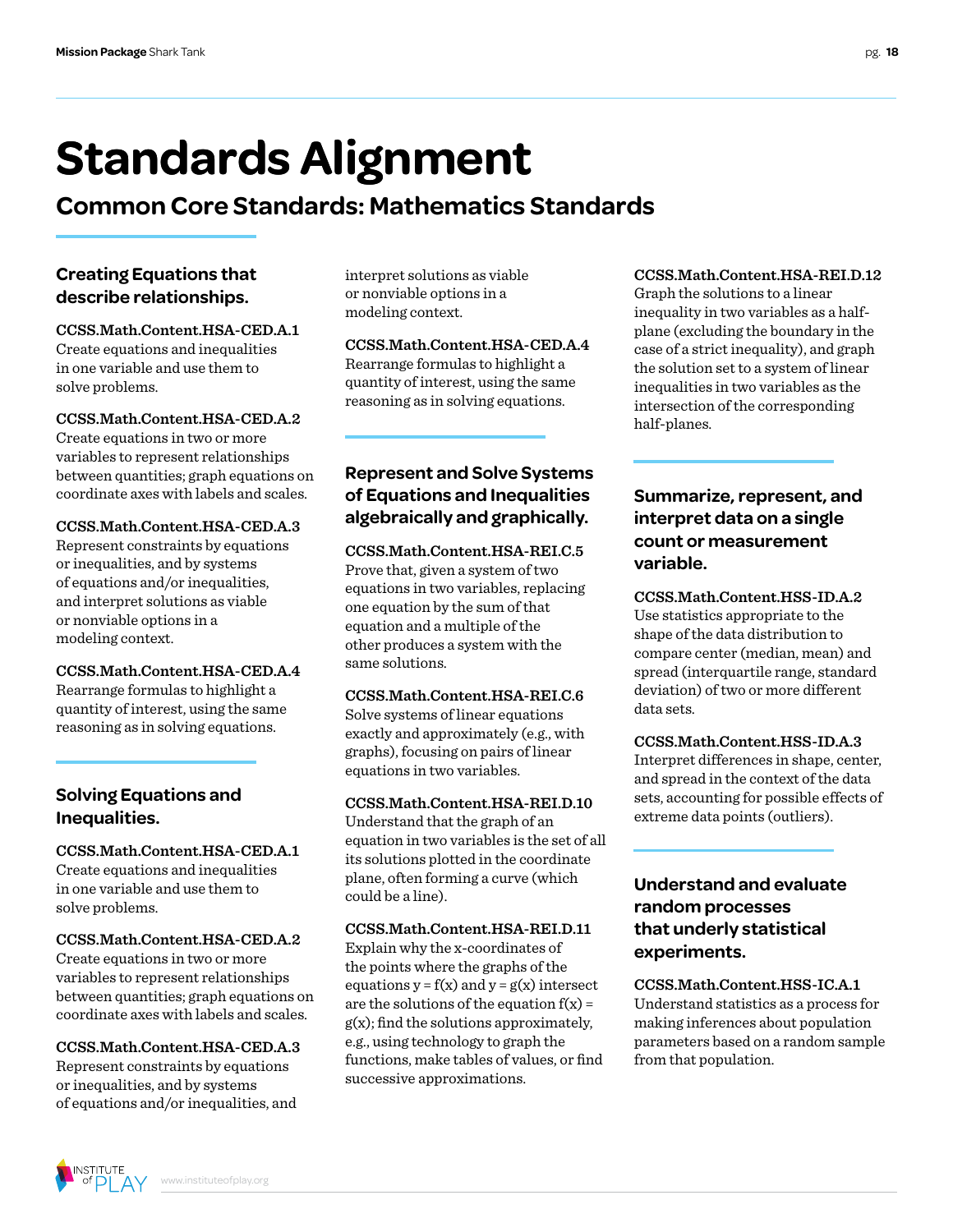# **Standards Alignment**

### **21st Century Skills**

At Quest schools, we integrate 21st century skills in all discovery missions and problem sets.

| <b>Systems Thinking</b> | A systems thinker takes a dynamic systems perspective, demonstrating understanding<br>of part-to-whole feedback dynamics (including time factors); using visual mapping tools,<br>writing, and physical models to learn about how systems work, and to represent, invent,<br>and communicate about systems.          |
|-------------------------|----------------------------------------------------------------------------------------------------------------------------------------------------------------------------------------------------------------------------------------------------------------------------------------------------------------------|
| Communication           | Use of oral, written, performative, and visual forms of language to formulate, exchange,<br>present, and reflect on ideas: shared understanding is the aim of communication.                                                                                                                                         |
| <b>Teamwork</b>         | Students plan and coordinate work towards a mutual goal; understand and regulate<br>themselves as a team member; demonstrate leadership skills, including the ability to<br>persuade and guide others; and resolve conflicts cooperatively.                                                                          |
| <b>Time Management</b>  | Time management is the ability to achieve an effective use of time while performing<br>goal-directed activities. It encompasses the ability to complete tasks within an expected<br>time frame while maintaining outcome quality, through mechanisms such as planning,<br>organizing, prioritizing, or multitasking. |

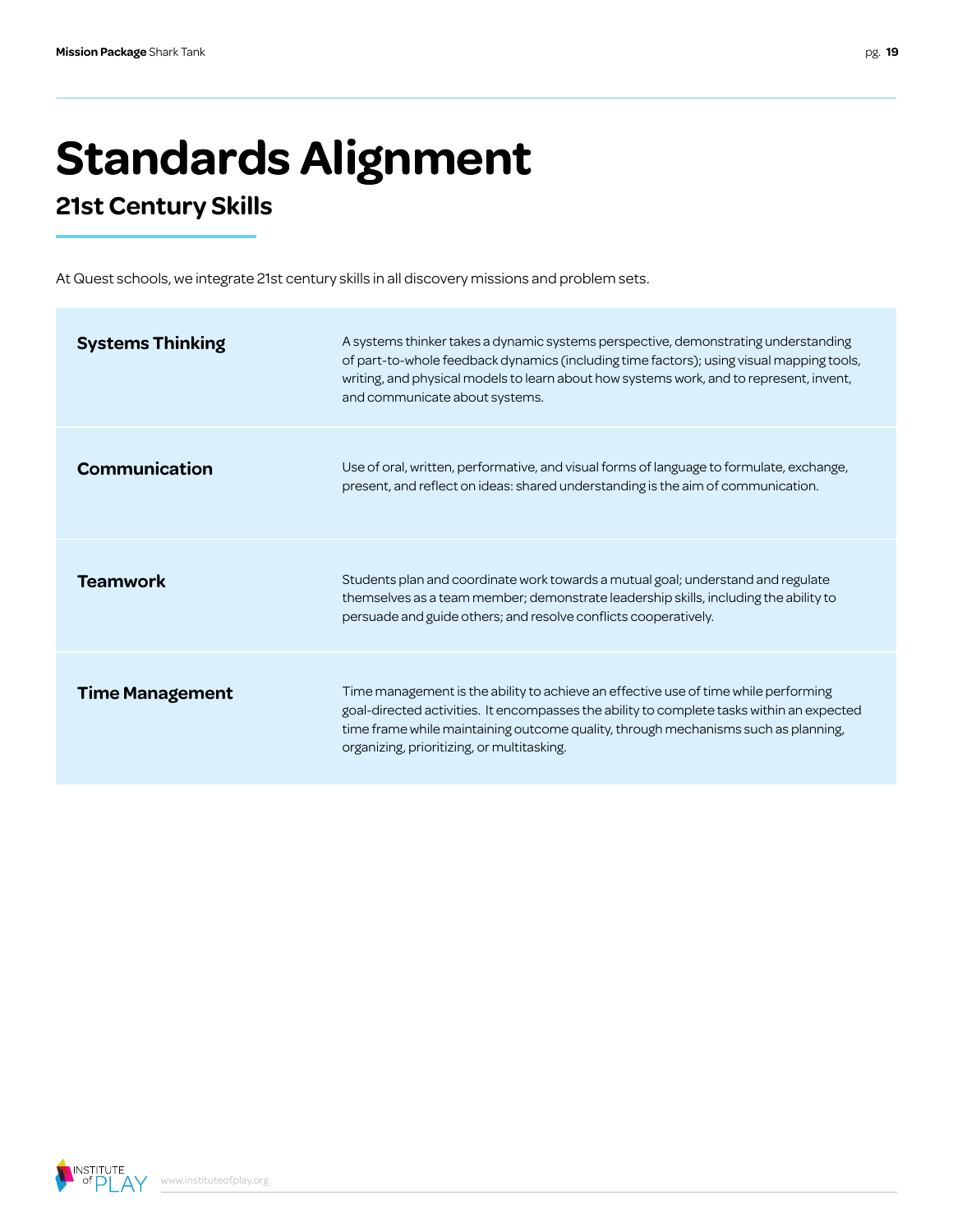# **Continued Learning**

Now that you've explored this mission pack, we hope you are inspired to learn more about game-like learning. Below is additional information to support you in continuing to build and share your learning.

#### **We want to hear from you**

We want to hear from you about your experience with this mission pack.

**What did you like about this mission pack? What might you use in your teaching? What do you want to learn more about?**

Please join the **[Institute of Play Google+](https://plus.google.com/109931113406134913780)  [community](https://plus.google.com/109931113406134913780)** to share your thoughts and ideas!

#### **We want you to learn more**

If you are interested in learning more, please visit these following websites:

**[Institute of Play](http://www.instituteofplay.org)**

**[Quest to Learn, NYC](http://www.q2l.org)**

**[CICS ChicagoQuest](http://www.chicagoquest.org)**

#### **We also offer other educator resources**

#### **[Q School Design Pack](http://www.instituteofplay.org/work/projects/q-design-packs/q-school-design-pack/)**

[This pack highlights ten innovative components of the](http://www.instituteofplay.org/work/projects/q-design-packs/q-school-design-pack/)  [Quest school model.](http://www.instituteofplay.org/work/projects/q-design-packs/q-school-design-pack/)

#### **[Q Curriculum Design Pack](http://www.instituteofplay.org/work/projects/q-design-packs/q-curriculum-design-pack/)**

[This pack provides tools and methods for you to use](http://www.instituteofplay.org/work/projects/q-design-packs/q-curriculum-design-pack/)  [to design game-like curriculum for your classroom.](http://www.instituteofplay.org/work/projects/q-design-packs/q-curriculum-design-pack/)

#### **[Q Systems Thinking Design Pack](http://www.instituteofplay.org/work/projects/q-design-packs/q-systems-thinking-design-pack/)**

[This pack provides tools and methods for you to use](http://www.instituteofplay.org/work/projects/q-design-packs/q-systems-thinking-design-pack/)  [to integrate systems thinking into your teaching.](http://www.instituteofplay.org/work/projects/q-design-packs/q-systems-thinking-design-pack/)

#### **[Print and Play Games](http://www.instituteofplay.org/work/projects/print-and-play-games)**

[These Institute of Play games are designed with support](http://www.instituteofplay.org/work/projects/print-and-play-games)  [from Quest teachers and played by Quest students.](http://www.instituteofplay.org/work/projects/print-and-play-games)

#### **We want you to share these resources**

This resource is free and we want you to share it with others. When you do use and share it, please know this resource is licensed under a Creative Commons license.

#### **Attribution-NonCommercial-ShareAlike**

#### **CC BY-NC-SA**

This license lets others remix, tweak, and build upon your work non-commercially, as long as they credit you and license their new creations under the identical terms.



To view a copy of this license, visit **[Creative Commons](http://creativecommons.org/licenses/by-nc-sa/3.0/us/)** 

#### **We want to thank our partners**

This mission pack is a result of collaborative work done over the past years between Institute of Play, Quest to Learn, and CICS ChicagoQuest. These resources are made possible through the generous support of the John D. and Catherine T. MacArthur Foundation.